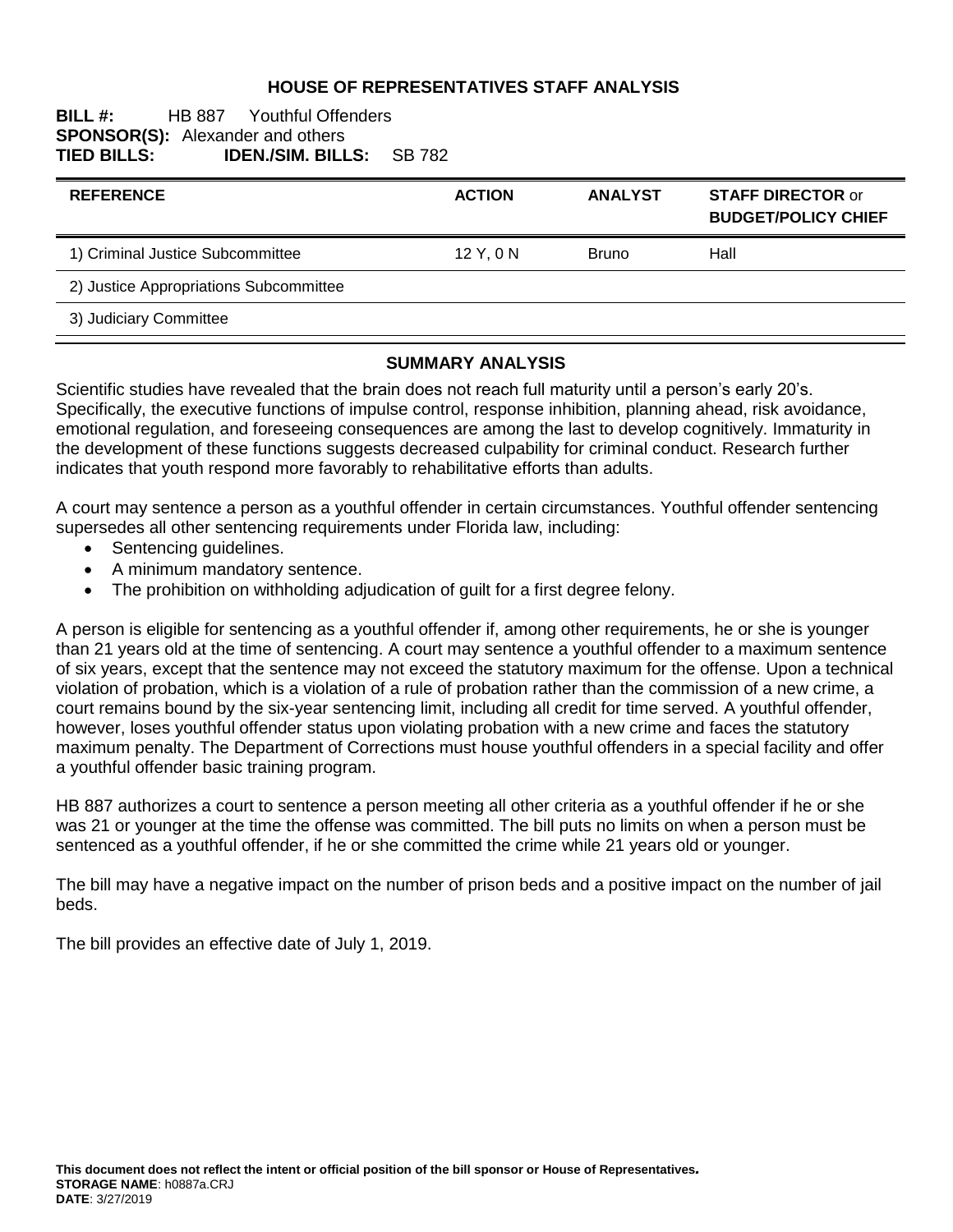## **FULL ANALYSIS**

# **I. SUBSTANTIVE ANALYSIS**

# A. EFFECT OF PROPOSED CHANGES:

## **Background**

#### Cognitive Development in Young People

Scientific studies have revealed that the brain does not reach full maturity until a person's early 20's.<sup>1</sup> Specifically, the executive functions of impulse control, response inhibition, planning ahead, risk avoidance, emotional regulation, and foreseeing consequences are among the last to develop cognitively.<sup>2</sup> Immaturity in the development of these functions suggests decreased culpability for criminal conduct. Research further indicates that youth respond more favorably to rehabilitative efforts than adults. $3$ 

Relying on scientific research in this field, the United States Supreme Court has held the following to be unconstitutional:

- Executing a person for a crime committed prior to reaching age 18. $4$
- Sentencing a person to life imprisonment without the possibility of parole for a crime committed prior to reaching age 18.<sup>5</sup>

### Youthful Offender Sentencing in Florida

A court may sentence a person as a youthful offender in certain circumstances. Youthful offender sentencing supersedes all other sentencing requirements under Florida law, $^6$  including:

- Sentencing quidelines.
- $\bullet$  A minimum mandatory sentence.<sup>7</sup>
- The prohibition on withholding adjudication of quilt for a first degree felony.<sup>8</sup>

A person is eligible for sentencing as a youthful offender if he or she:

- Is at least 18 years old or has been transferred to circuit court to be treated like an adult.
- Is found guilty of or pleas to a felony.
- Is younger than 21 years old at the time of sentencing.
- Has not been previously classified as a youthful offender.
- $\bullet$  Has not been found quilty of a capital or life felony.<sup>9</sup>

 $6$  S. 958.04(2), F.S.

 $\overline{a}$ <sup>1</sup> American Bar Association Juvenile Justice Center, *Adolescence, Brain Development, and Legal Culpability* (Jan. 2004), [https://www.americanbar.org/content/dam/aba/publishing/criminal\\_justice\\_section\\_newsletter/crimjust\\_juvjus\\_Adolescence.authcheckd](https://www.americanbar.org/content/dam/aba/publishing/criminal_justice_section_newsletter/crimjust_juvjus_Adolescence.authcheckdam.pdf) [am.pdf](https://www.americanbar.org/content/dam/aba/publishing/criminal_justice_section_newsletter/crimjust_juvjus_Adolescence.authcheckdam.pdf) (last visited Mar. 19, 2019); Malcolm Ritter and Associated Press, *Experts link teen brains' immaturity, juvenile crime*, ABC News<https://abcnews.go.com/Technology/story?id=3943187&page=1> (last visited Mar. 22, 2019).

<sup>2</sup> *Id.*; Brief of the American Medical Association and the American Academy of Child and Adolescent Psychiatry as *Amici Curiae*, at 16, *Graham v. Florida*, 560 U.S. 48 (2012).

<sup>3</sup> Malcolm Ritter and Associated Press, *Experts link teen brains' immaturity, juvenile crime*, ABC News <https://abcnews.go.com/Technology/story?id=3943187&page=1> (last visited Mar. 22, 2019).

<sup>4</sup> *Roper v. Simmons*, 543 U.S. 551, 569 (2005) ("[A]s any parent knows and as the scientific and sociological studies respondent and his *amici* cite tend to confirm, a lack of maturity and an underdeveloped sense of responsibility are found in youth more often than in adults and are more understandable among the young. These qualities often result in impetuous and ill-considered actions and decisions.").

<sup>5</sup> *Graham v. Florida*, 560 U.S. 48, 68 (2010) ("[D]evelopments in psychology and brain science continue to show fundamental differences between juvenile and adult minds. For example, parts of the brain involved in behavior control continue to mature through late adolescence. Juveniles are more capable of change than are adults, and their actions are less likely to be evidence of irretrievably depraved character than are the actions of adults."); *Miller v. Alabama*, 567 U.S. 460 (2012).

<sup>7</sup> *Eustache v. State*, 199 So.3d 484 (Fla. 4th DCA 2016).

<sup>8</sup> *Pacheco-Velasquez v. State*, 208 So.3d 293 (Fla. 3d DCA 2016); s. 775.08435, F.S.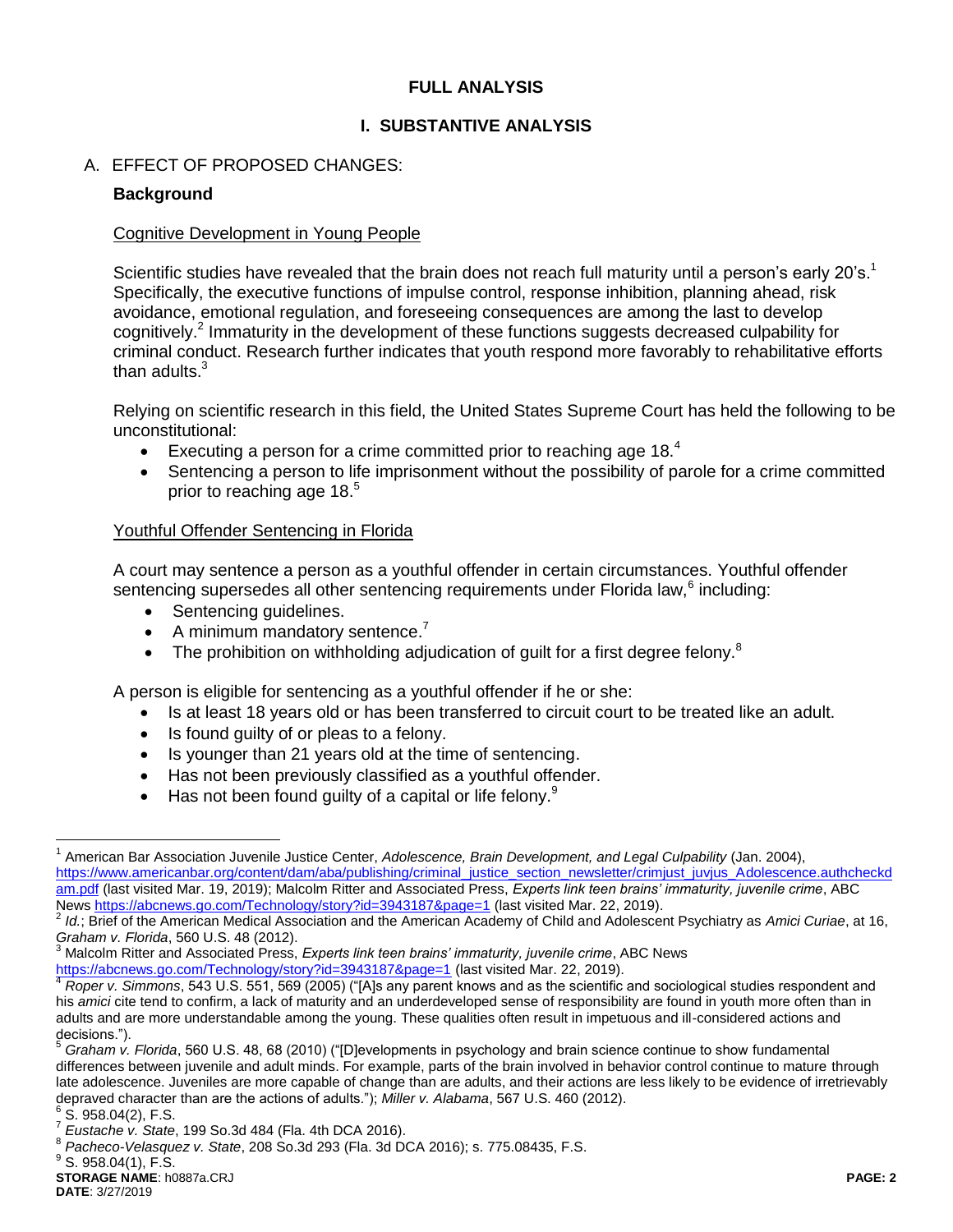In 2008, the Legislature changed the calculation of the youthful offender age threshold from the age at the time the offense was committed to the age at the time the sentence is imposed.<sup>10</sup> In *Jackson v. State*, the Florida Supreme Court upheld this structure against an equal protection challenge, reasoning:

By requiring that a defendant be sentenced before the age of 21 in order to be eligible for youthful offender sentencing, section 958.04(1)(b) ensures that defendants entering the program are truly youthful. It also ensures that defendants eligible for the program will complete their sentence without being exposed to more experienced and sophisticated criminals during their incarceration. Because the statute bears a rational relationship to this legitimate government objective, it does not violate equal protection.<sup>11</sup>

A court may sentence a youthful offender to a maximum sentence of six years,<sup>12</sup> except that it may not exceed the statutory maximum for the offense.<sup>13</sup> The sentence may include up to six years of:

- Supervision on probation or community control, with or without an adjudication of guilt.<sup>14</sup>
- Supervision on probation or community control that includes a period of incarceration up to 364 days in a county detention facility, probation or restitution center, or community residential center as a condition of supervision.<sup>15</sup>
- A split sentence wherein the youthful offender is to be placed on probation or community control upon completing any specified period of incarceration.<sup>16</sup> If the incarceration period is to be served in a Department of Corrections (DOC) facility other than a probation and restitution center or community residential facility the term of imprisonment must be greater than 1 year but 4 years or less.<sup>17</sup>
- $\bullet$  Imprisonment.<sup>18</sup>
- $\bullet$  A county-operated boot camp program.<sup>19</sup>

A court may sentence a youthful offender who subsequently violates probation or community control up to the statutory maximum sentence for the offense if the violation is substantive.<sup>20</sup> meaning that the person committed a new crime.<sup>21</sup> However, if the violation is technical, which is a violation of a rule of probation rather than a separate criminal act,<sup>22</sup> a court may only sentence the person for up to six years, $^{23}$  including any credit for time served. $^{24}$ 

### *DOC Youthful Offender Classification*

DOC may classify a person as a youthful offender even if the court did not so sentence the person. A person eligible for youthful offender classification by DOC:

- Is an inmate in a DOC institution, facility, or program.
- Has not previously been classified as a youthful offender.
- Has not been found guilty of a capital or life felony.

<sup>24</sup> S. 958.14, F.S.

 $\overline{a}$  $^{10}$  Laws 2008, c. 2008-250, § 7, eff. Oct. 1, 2008.

<sup>11</sup> 191 So.3d 423, 427-28 (Fla. 2014).

<sup>12</sup> S. 958.04(2), F.S.

<sup>13</sup> *Gross v. State*, 720 So.2d 578 (Fla. 1st DCA 1998) (court could not sentence a defendant to six years as a youthful offender for a third degree felony, which is punishable by up to five years).

 $14$  S. 958.04(2)(a), F.S.

<sup>15</sup> S. 958.04(2)(b), F.S.

<sup>16</sup> S. 958.04(2)(c), F.S.  $17 \overline{Id}$ .

 $18^{10}$ .<br>S. 958.04(2)(d), F.S.

<sup>19</sup> S. 958.046, F.S. <sup>20</sup> S. 958.14, F.S.

<sup>21</sup> *West v. State*, 129 So.3d 1155, 1156 (Fla. 3d DCA 2014).

<sup>22</sup> *Id.*, *Swilley v. State*, 781 So.2d 458, 460 (Fla. 2d DCA 2001).

<sup>&</sup>lt;sup>23</sup> Or the statutory maximum, whichever is shorter.

**STORAGE NAME**: h0887a.CRJ **PAGE: 3**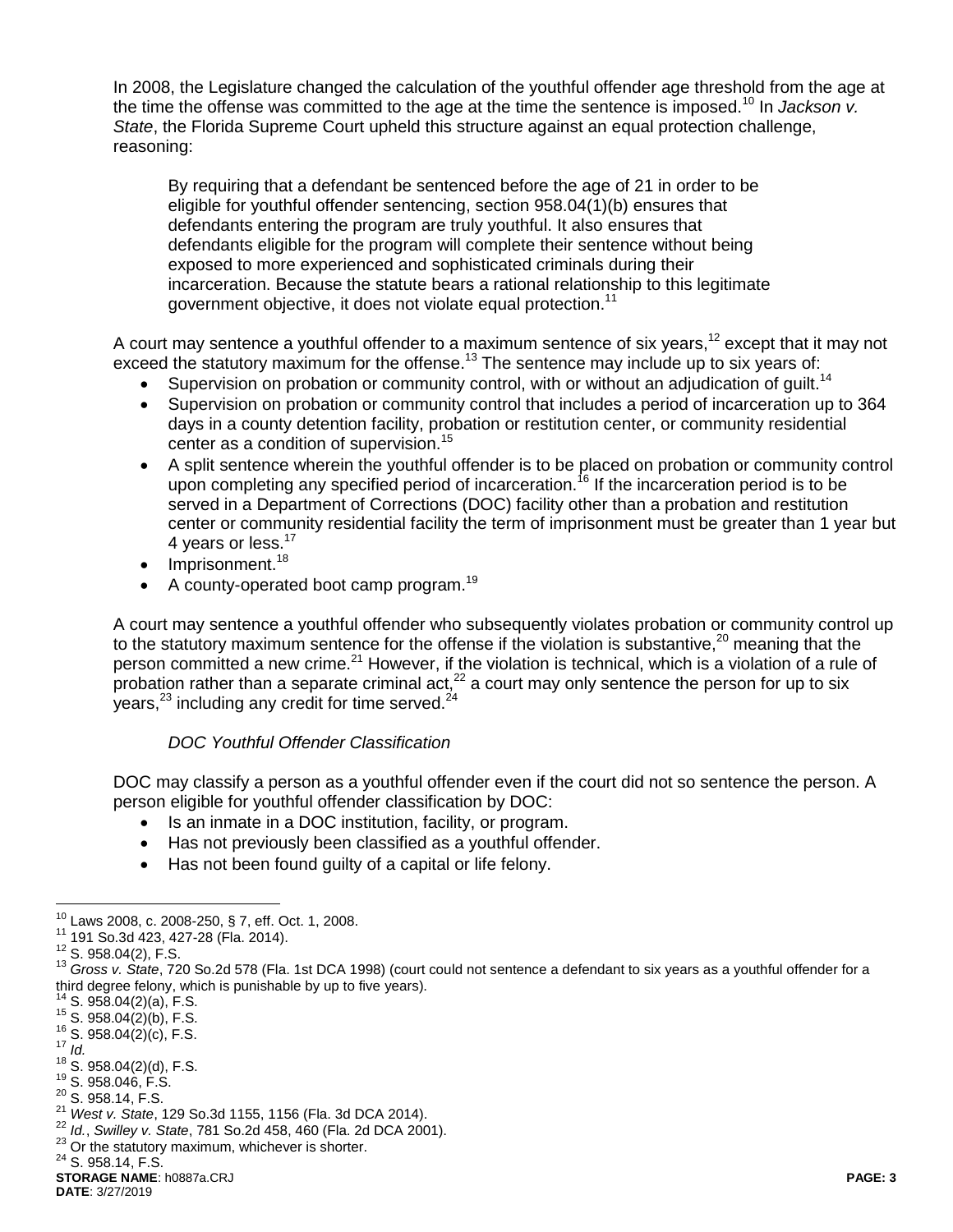- Is 24 or younger.
- $\bullet$  Is serving a sentence that does not exceed 10 years.<sup>25</sup>

A DOC-designated youthful offender is subject to the same housing requirements as a court-sentenced youthful offender. Additionally, a DOC-designated youthful offender may qualify for the youthful offender basic training program and sentence reduction.

#### Housing Requirements for Youthful Offenders

DOC must house a youthful offender, whether sentenced by a court or DOC-designated, in specially designated institutions and programs,<sup>26</sup> subject to the following exceptions for a youthful offender who is 18 or older who:

- Is convicted of a new felony crime;
- Becomes a serious management or disciplinary problem due to serious violations of department rules such that his or her original assignment is detrimental to the interests of the program and other inmates;
- Needs medical treatment, health services, or other specialized treatment not available at the youthful offender facility;
- Needs to be transferred outside of the state correctional system for services not provided by DOC; or
- Is to go to a community residential facility but there is no bed space available in a community residential facility designated for youthful offenders.<sup>27</sup>

Institutions specially designated to house youthful offenders are:

- Sumter Correctional Institution.
- Sumter Basic Training Unit.
- Suwannee Correctional Institution.
- Lowell Correctional Institution and Basic Training Unit.
- $\bullet$  Lake City Correctional Facility.<sup>28</sup>

#### Youthful Offender Basic Training

DOC must maintain a youthful offender basic training program, which includes marching drills, calisthenics, a rigid dress code, manual labor assignments, physical training with obstacle courses, training in decisionmaking and personal development, high school equivalency diploma and adult basic education courses, and drug and other rehabilitation programs.<sup>29</sup> The department screens youthful offenders for eligibility for the basic training program; an eligible youthful offender may be courtsentenced or DOC-designated and has:

- No physical limitation precluding participation in strenuous activity;
- No impairment; and
- Never previously been incarcerated in a state or federal correctional facility.<sup>30</sup>

DOC must obtain approval from the sentencing court for a youthful offender to participate in the basic training program.<sup>31</sup> If the person was classified as a youthful offender by DOC rather than sentenced as such by the court, DOC must also notify the state attorney, who may object in writing.<sup>32</sup>

<sup>30</sup> S. 958.045(2), F.S.

 $\overline{a}$  $25$  S. 958.11(7), F.S.

 $26$  S. 958.11(1), F.S.

<sup>27</sup> S. 958.11(3), F.S.

<sup>28</sup> Rule 33-601.223, F.A.C.

<sup>29</sup> S. 958.045(1), F.S.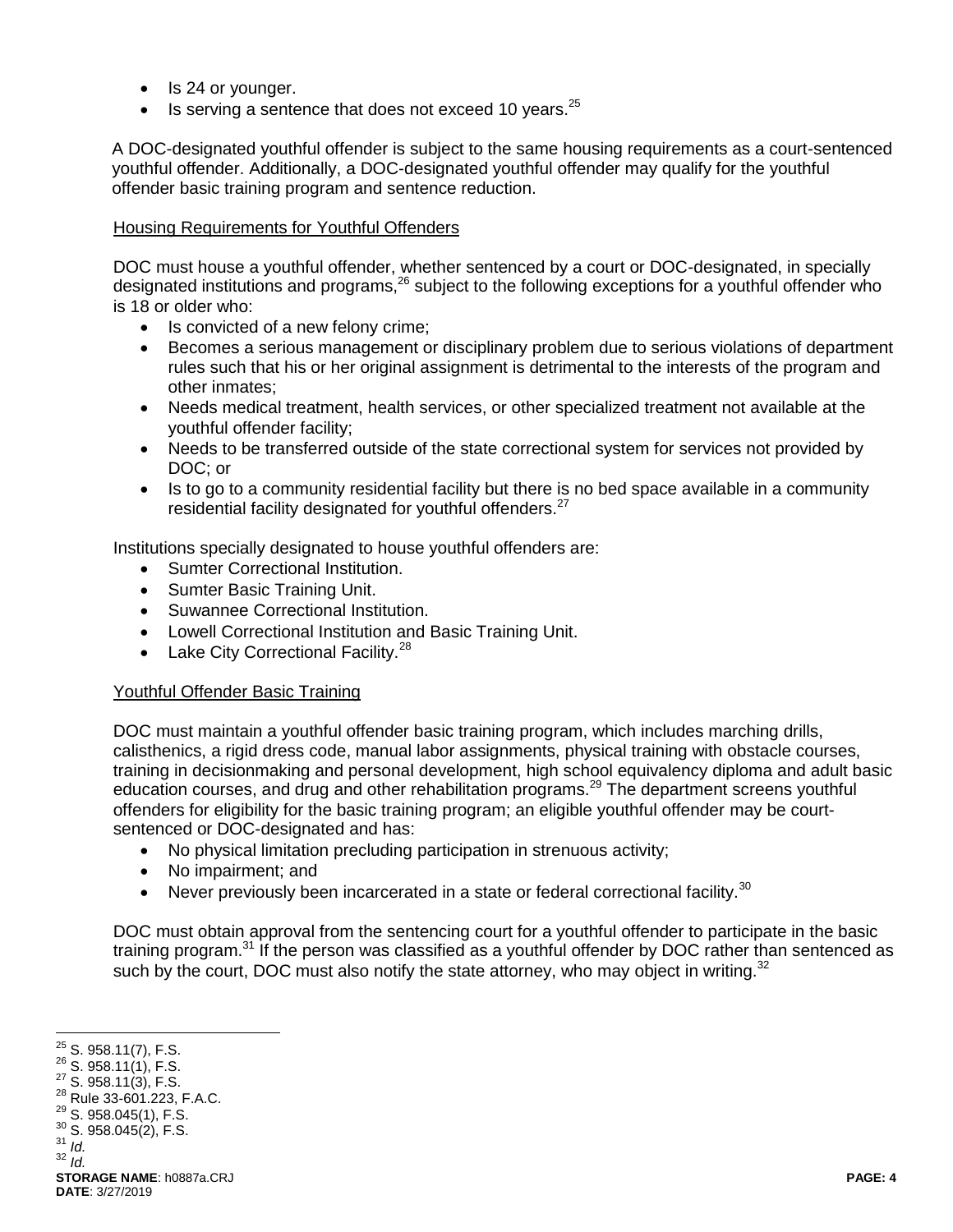A participant in the youthful offender basic training program must serve a minimum of 120 days in the program.<sup>33</sup> Upon a youthful offender's successful completion of the basic training program, the court must modify the sentence and place the youthful offender on probation.<sup>34</sup>

### **Effect of Proposed Changes**

HB 887 authorizes a court to sentence a person meeting all other criteria as a youthful offender if he or she was 21 or younger at the time the offense was committed. The bill puts no limits on when a person must be sentenced as a youthful offender, if he or she committed the crime while 21 years old or younger.

The bill provides an effective date of July 1, 2019.

### B. SECTION DIRECTORY:

- **Section 1:** Amends s. 958.04, F.S., relating to judicial disposition of youthful offenders.
- **Section 2:** Reenacts s. 958.03, F.S., relating to definitions.
- **Section 3:** Reenacts s. 958.045, F.S., relating to youthful offender basic training program.
- **Section 4:** Reenacts s. 958.565, F.S., relating to sentencing powers; procedures, alternatives for juveniles prosecuted as adults.
- **Section 5:** Provides an effective date of July 1, 2019.

# **II. FISCAL ANALYSIS & ECONOMIC IMPACT STATEMENT**

- A. FISCAL IMPACT ON STATE GOVERNMENT:
	- 1. Revenues:

None.

2. Expenditures:

The bill may have a negative impact on the number of prison beds by expanding the class of people eligible for decreased sanctions as a youthful offender.

#### B. FISCAL IMPACT ON LOCAL GOVERNMENTS:

1. Revenues:

None.

2. Expenditures:

The bill may have a positive indeterminate impact on the number of jail beds by expanding the class of people eligible for decreased sanctions as a youthful offender. Jails may require more beds to house people who would have otherwise received a prison sentence but for youthful offender classification. Such individuals may receive a jail sentence or probation, subject to incarceration in the jail upon violating probation.

C. DIRECT ECONOMIC IMPACT ON PRIVATE SECTOR:

None.